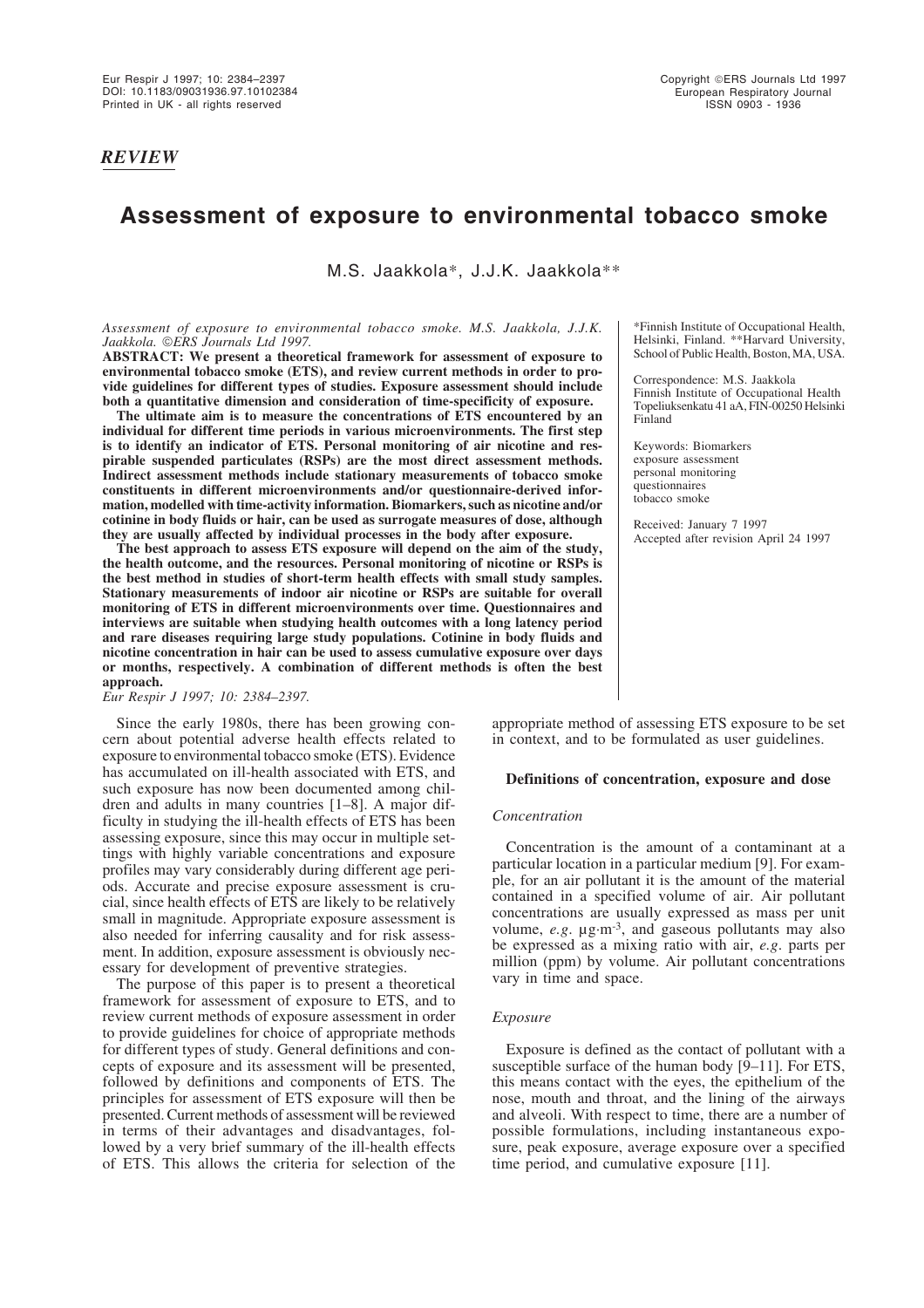# *Dose*

Dose is defined as the amount of contaminant that crosses a boundary of the body [9, 10, 12]. Dose varies with the exposure concentration, the time course of exposure, and with the physiological state of the individual, including breathing pattern [9]. If the pollutant is absorbed, for example across the lung epithelium into the blood, the amount absorbed is the dose to the body, and the pollutant that reaches the target organ of toxic action is the biologically effective dose [9].

# **Assessment of exposure**

According to the definition presented, exposure to a pollutant implies the simultaneous presence of a person and the pollutant at a particular location and at a specified time. In the assessment of exposure, several aspects of exposure profile should be considered. Table 1 summarizes the relevant aspects that should be considered in the assessment of exposure to airborne pollutants.

#### *Quantitative assessment of exposure*

Quantitative assessment of exposure should include the magnitude of the pollutant concentration in a specified environment, the duration of exposure, and the time pattern of exposure [9].

*Magnitude of the pollutant concentration*. This is determined by the number and type of pollution sources in a given environment and by the characteristics of the environment. For air pollutants, important characteristics include the volume of the polluted space, the rate of air change and other factors affecting removal. The relevant concentration for an individual's exposure to a pollutant is the concentration in the breathing zone of the person, which is also determined by the proximity of the person to the pollution source.

*Duration of exposure*. This is the time period during which a person is exposed to the pollutant in a specified microenvironment. A microenvironment refers to "a three-dimensional space with a volume in which contaminant concentration is spatially uniform during some specific time interval" [12].

Table 1. – Relevant issues of exposure profile to be considered in assessment of exposure to air pollutants

#### **Quantitative assessment of exposure**

Magnitude of the pollutant concentration in a specified microenvironment

Duration of exposure in a specified microenvironment Time pattern of exposure

Variable pollutant concentrations encountered by an individual as he/she moves through time and space

#### **Time-specificity of exposure**

Time period or latency period from exposure to the manifestation of the health outcome of interest

Relevant exposure-time profile

Peak exposure concentration, average exposure, or cumulative exposure

Susceptible age period or maturation phase Calendar time

*Time pattern of exposure*. This characterizes the exposure over time experienced by an individual who moves through time and space and encounters highly variable pollutant concentrations.

# *Time-specificity of exposure*

Important aspects of exposure assessment are related to time-specificity of exposure. The critical question is: what is the biologically relevant exposure? This varies according to the pollutant and the health outcome of interest. Time-specificity of exposure is a complex issue, because several dimensions should be considered.

*Time period or latency period from exposure to the manifestation of the health outcome*. Development of different health outcomes requires variable time periods after exposure has taken place. Potential health effects of pollutants range from acute transient sensory and irritant effects through short-term physiological reactions to severe long-term diseases [13]. For example, exposure to ETS may cause acute exacerbation of asthma or development of lung cancer detected 10–20 yrs later.

*Exposure-time profile*. Different health outcomes are related to different time profiles of exposure. For example, respiratory symptoms may be related to repeated high peak exposure levels, while development of lung cancer may require cumulative exposure over long time periods. Failure to recognize the relevant time profile of exposure may lead to false-negative findings or to biased estimates of effects.

*Age period or maturation phase*. For some health outcomes, the biologically relevant exposure is that which takes place during a susceptible age period or a susceptible phase of maturation. For example, exposure taking place during a critical developmental phase of the foetus can cause birth malformations, whereas similar exposure at a later stage may have no serious effects.

*Calendar time*. When assessing health effects of pollutants on populations, the relevant exposure may be that taking place over a certain calendar time period. Such information is often needed for risk management purposes.

#### *Prospective* versus *retrospective assessment of exposure*

Exposure assessment can be made prospectively or retrospectively, with important implications for validity issues. Prospective assessment takes place before the manifestation of the health outcome. This is usually preferable, since potential misclassification of exposure by prospective assessment is likely to be nondifferential rather than differential. Unfortunately, prospective assessment is often unfeasible, especially for diseases with a long latency period.

Retrospective exposure assessment takes place after the manifestation of the health outcome. This type of assessment is more likely to present problems regarding the validity and precision of exposure estimates. Differential misclassification is the major validity concern. Recall bias may be a problem in retrospective assessment: diseased subjects (or their surrogates) may be more prone to recall exposure than nondiseased ones.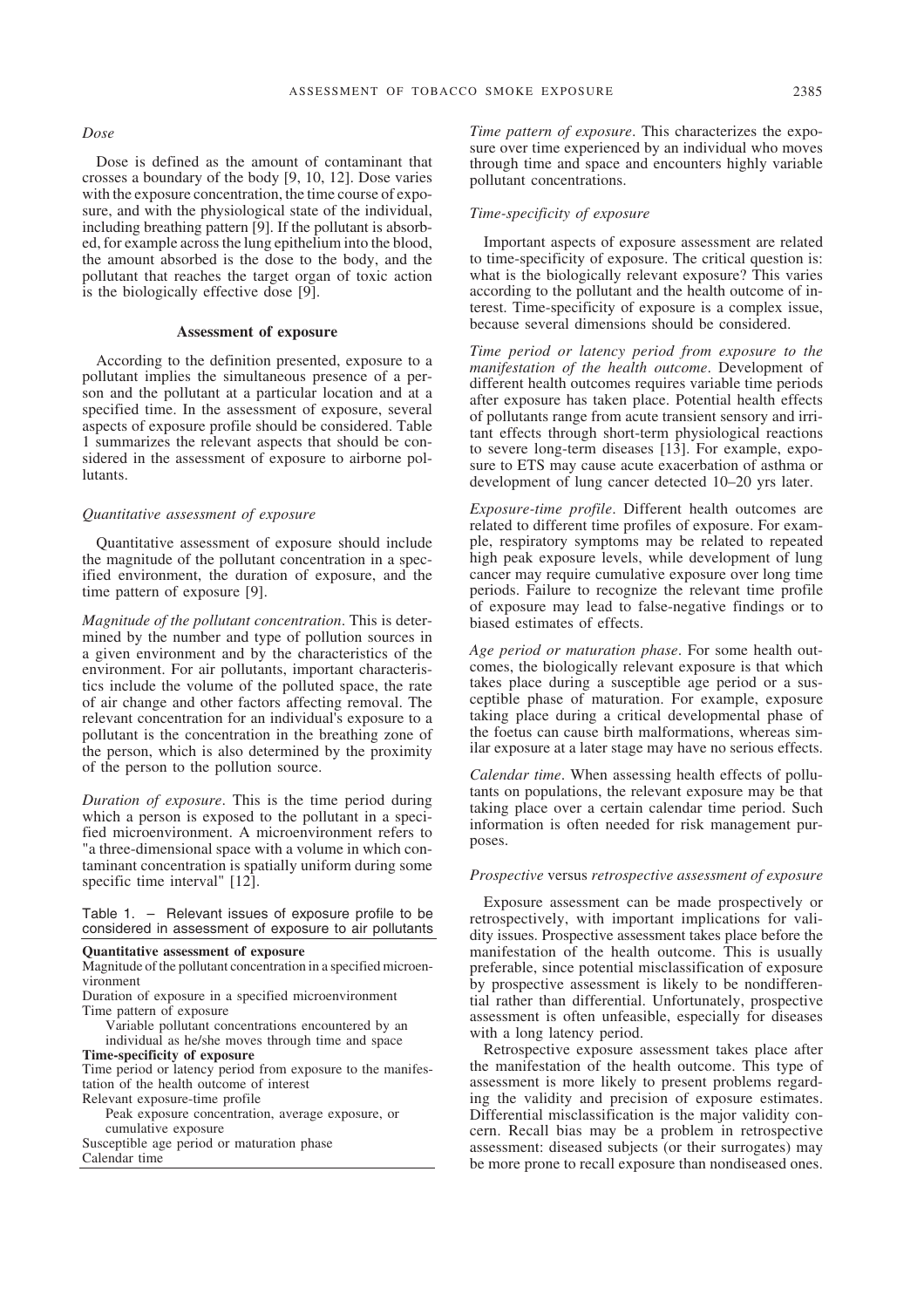Precision of exposure assessment is dependent on how well the actual exposure can be reconstructed from the information available at the time of assessment. Factors such as available information on the distributions and strength of exposure sources, measurements of pollutant concentrations, and information on activity patterns of the subjects affect the precision of exposure estimates. The potential impacts of different types of exposure misclassification on health effect estimates are discussed later, in the context of validity issues.

# **Definitions and components of environmental tobacco smoke**

Exposure to ETS is defined as the exposure of a person to tobacco combustion products from smoking by others [14]. Passive smoking and involuntary smoking are synonymous terms. Exposure to ETS is also used to describe exposure of a foetus to tobacco combustion products and/or their metabolites from an actively or passively smoking mother [2].

Tobacco smoke contains over 4,500 compounds found in both vapour and particle phases. These compounds include five known human carcinogens, 10 probable human carcinogens, three animal carcinogens and many toxic agents, such as carbon monoxide, ammonia, acrolein, acetone, nicotine and nitrogen oxides [6]. Tobacco smoke also contains respirable suspended particulates, which contain dicyclic and polycyclic aromatic hydrocarbons, some of which are known animal carcinogens.

Mainstream smoke is tobacco smoke generated during puff-drawing in the burning cone of a tobacco product, which is inhaled directly by the smoker before it is released into the surrounding air [2]. Sidestream smoke is defined as a combination of: 1) smoke emitted into the air during burning of a tobacco product between puffs; 2) smoke escaping into the surrounding air during puffs; and 3) smoke components that diffuse through cigarette paper [2]. ETS is composed of sidestream smoke and exhaled mainstream smoke, the former contributing to nearly all of the vapour-phase constituents and over half of the particulate matter [6]. Mainstream and sidestream smoke are qualitatively similar in chemical composition, but due to differences in the burning conditions the quantities of constituents are different. The cigarette burns at a higher temperature during inhalation, leading to more complete combustion in mainstream smoke. Thus, sidestream smoke contains considerably higher concentrations of many carcinogenic and toxic substances than the mainstream smoke; for example, the five known and the 10 probable human carcinogens are enriched in the sidestream smoke; table 2 presents the ratios of sidestream smoke to mainstream smoke emissions of selected compounds from filterless cigarettes. A filtered cigarette can produce substantially reduced mainstream smoke emissions compared to filterless cigarettes, while the sidestream smoke emissions show little variability between the two types [6].

# **Assessment of exposure to ETS**

The basic aim in the assessment of exposure to ETS is to measure the concentrations of ETS encountered by an individual for different time periods as he/she moves through various microenvironments, such as home, workplace and public places. Figure 1 illustrates the concepts of exposure assessment by an example of ETS exposure in an office worker. The ordinate shows the concentrations that the individual encounters in different microenvironments, indicated by  $m_1$ ,  $m_2$ , *etc.* The abscissa shows the time that the individual spends in each microenvironment, indicated by  $t_1$ ,  $t_2$ , *etc*. In the morning, for example, the individual is exposed to smoking by her husband at the breakfast table, shown by  $m_1$  and  $t<sub>1</sub>$ . She then takes a bus to work and encounters little exposure  $(m_2, t_2)$ . In the workplace, she is exposed to smoking by colleagues  $(m_3, t_3)$ . She takes lunch at a restaurant, where the ETS concentration is high  $(m_4, t_4)$ .

Table 2. – Emissions of selected tobacco smoke constituents in fresh, undiluted mainstream smoke (MS) and diluted sidestream smoke (SS) from unfiltered cigarettes according to the US Environmental Protection Agency (EPA) report [6]

| Constituent                | Emissions in MS SS/MS ratio |             |  |  |  |
|----------------------------|-----------------------------|-------------|--|--|--|
| Known human carcinogens    |                             |             |  |  |  |
| Benzene                    | $12 - 48 \mu g$             | $5 - 10$    |  |  |  |
| 2-Naphthylamine            | 1.7 <sub>ng</sub>           | 30          |  |  |  |
| 4-Aminobiphenyl            | $4.6$ ng                    | 31          |  |  |  |
| Nickel                     | $20 - 80$ ng                | $13 - 30$   |  |  |  |
| Polonium-210               | $0.04 - 0.1$ pCi            | $1 - 4$     |  |  |  |
| Probable human carcinogens |                             |             |  |  |  |
| Formaldehyde               | $70 - 100 \mu g$            | $0.1 - 50$  |  |  |  |
| Hydrazine                  | $32$ ng                     | 3           |  |  |  |
| N-Nitrosodimethylamine     | $10 - 40$ ng                | $20 - 100$  |  |  |  |
| N-Nitrosodiethylamine      | $ND-25$ ng                  | $<$ 40      |  |  |  |
| N-Nitrosopyrrolidine       | $6 - 30$ ng                 | $6 - 30$    |  |  |  |
| 1,3-Butadiene              | $69.2 \mu g$                | $3 - 6$     |  |  |  |
| Aniline                    | 360 ng                      | 30          |  |  |  |
| Benzo[a]pyrene             | $20 - 40$ ng                | $2.5 - 3.5$ |  |  |  |
| N-Nitrosodiethanolamine    | $20 - 70$ ng                | 1.2         |  |  |  |
| Cadmium                    | $110$ ng                    | 7.2         |  |  |  |
| <b>Toxic substances</b>    |                             |             |  |  |  |
| Carbon monoxide            | $10 - 23$ mg                | $2.5 - 4.7$ |  |  |  |
| Acrolein                   | $60 - 100 \mu$ g            | $8 - 15$    |  |  |  |
| Ammonia                    | $50 - 130 \mu g$            | $3.7 - 5.1$ |  |  |  |
| Nitrogen oxides            | $100 - 600 \text{ µg}$      | $4 - 10$    |  |  |  |

PCi: picocurie (1 Curie =  $3.7 \times 10^{10}$  Becquerel); ND: nondetectable.



Fig. 1. – An example of environmental tobacco smoke (ETS) exposure of an office worker. The ordinate shows the concentrations that the person encounters in a number (i) of different microenvironments (m<sub>i</sub>). The abscissa shows time periods that the person spends in each microenvironment  $(t_j)$ .  $-\cdots$ : mean concentration. For further explanation see text.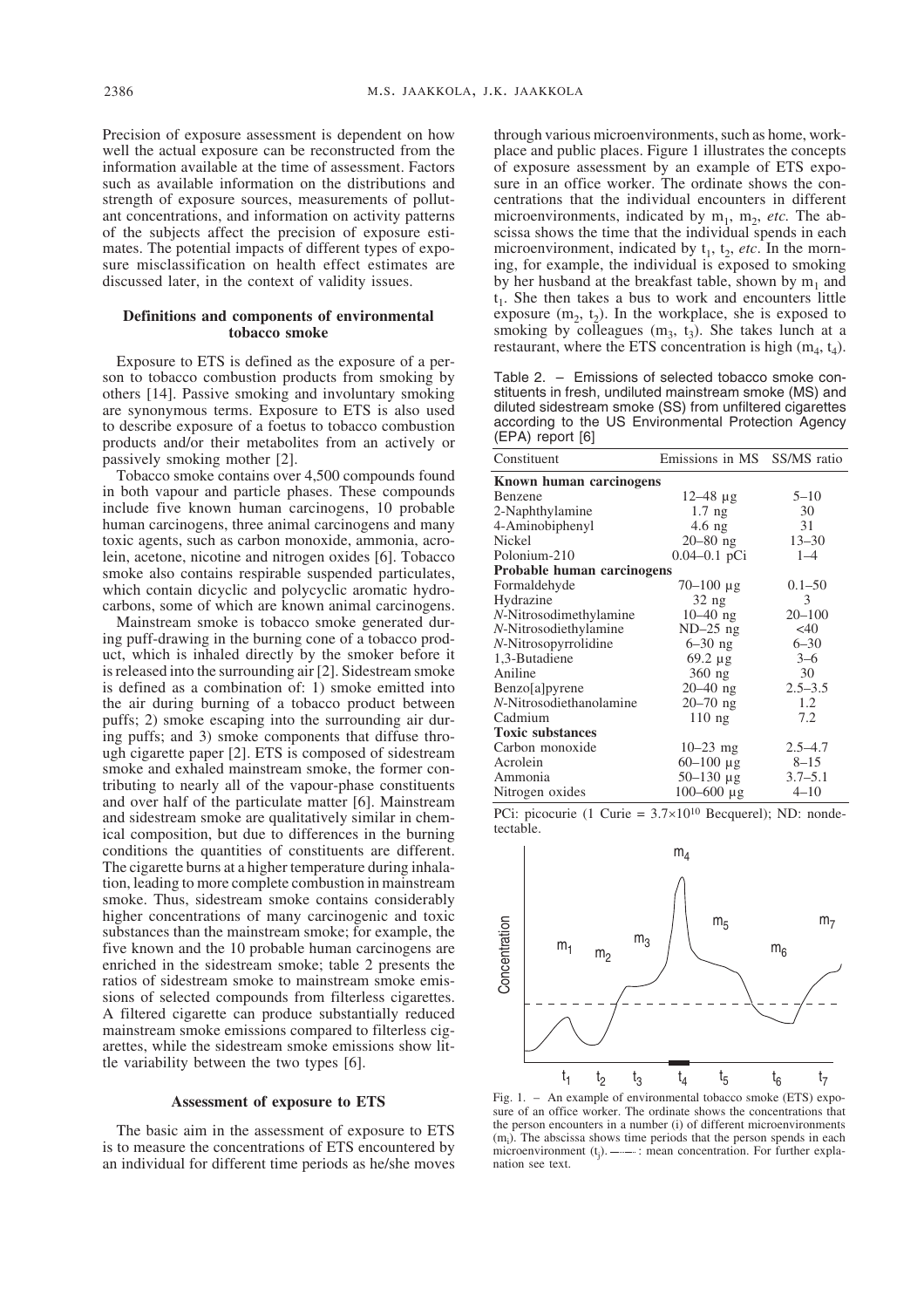Afterwards she is again exposed to smoking at work  $(m<sub>5</sub>, t<sub>5</sub>)$ . Later, she encounters relatively low ETS levels, while shopping  $(m_6, t_6)$ , and somewhat higher levels at home due to spouse smoking  $(m_7, t_7)$ .

Depending on the objective of the study, the exposure of interest may be the mean ETS concentration, indicated by the horizontal line in figure 1, or the cumulative exposure, indicated by the area under the concentration-time curve. Time-specific exposure assessment can be made by measuring the concentrations that the person encountered during a specified time period, for example time period  $t_4$ , indicated by the bold line on figure 1. This framework forms the basis for different methods of ETS exposure assessment, discussed later.

Since environmental tobacco smoke is a complex mixture of gases and particulate matter, ETS exposure is in reality composed of numerous concentration-time curves of different compounds. Relatively little is known about the importance of individual constituents in causing adverse health effects, and interactions between different compounds may also play an important role. Thus, assessment of exposure to the entire ETS mixture is relevant. The first step in exposure assessment is to identify an indicator (or a marker) of ETS, that can be measured and that represents the magnitude, duration and frequency of ETS exposure [6]. It is more feasible to measure one indicator compound, than several or all compounds. Further, by selecting a good indicator, it is possible to assess overall exposure to the complex mixture. An indicator may be a chemical compound measured in the air, a variable derived from questionnaire responses, a metabolite measured in biological specimens, or an estimate derived by modelling [6, 15]. Ideally, an indicator of ETS should vary with the source strength, and be easily and accurately measured at an affordable cost. If it is a chemical compound in the air or a biomarker, it should be unique to tobacco smoke, be easily detectable in air or biological specimens at low concentrations, and should occur in a consistent ratio to other components of ETS that are related to health concerns [16].

In this paper, direct and indirect methods of ETS exposure assessment are introduced. The strengths and limitations of these methods are discussed in relation to the requirements set for an ideal indicator, as well as in relation to validity issues.

#### *Validity issues*

Any assessment method of exposure to ETS should be valid (*i.e.* accurate), and therefore not influenced by systematic errors. Such a method should also be reliable (*i.e*. precise), so that the random error affecting the estimates is within acceptable limits.

Measurement validity is defined as the degree to which a measurement measures the phenomenon that it purports to measure [17]. Validation of ETS exposure assessment methods is problematical, since there is no gold standard. The validation is, thus, based on comparing results obtained with one method to those obtained with the other "nonideal" methods [18]. Measurement validity comprises three dimensions [17, 19].

1) Content validity describes the extent to which the measurement incorporates the domain of the phenomenon under study. For example, assessment of ETS exposure should include all important microenvironments where exposure takes place.

2) Criterion validity describes the extent to which the measurement correlates with the phenomenon being studied. For example, questionnaire-derived assessment of ETS exposure could be compared with personal monitoring of an indicator compound in the air, but, as mentioned above, no gold standard method is available for ETS.

3) Construct validity describes the extent to which the measurement corresponds to the theoretical concepts or constructs concerning the phenomenon under study. For example, when assessing ETS exposure, the relevant time period is dependent on the mechanisms underlying the health outcome of interest.

Reliability of exposure assessment refers to the stability of the measurement results and is tested by examining repeatability of the results. Reliability encompasses the nonsystematic, random variation observed upon repeated measurements [17, 19].

Measurement error or misclassification of ETS exposure can be nondifferential, *i.e.* it is not related to the health outcome status. This type of misclassification leads to an imprecise estimate of exposure, which generally leads to an underestimation of any true effect of exposure on health. Such misclassification will, thus, reduce the sensitivity of the study to detect small adverse effects, which is relevant to studies of ETS. In a quantitative study, a random measurement error may bias the estimate of effect per unit of exposure [20].

Misclassification can also be differential, *i.e*. related to the health outcome status. This type of misclassification can bias the results of a study in either direction, so that a spurious relationship may be created or an existing relationship may go undetected. Recall bias, described earlier, is a special case of differential misclassification. Another type of information bias is caused by more complete assessment of exposure in the diseased than in the nondiseased subjects.

# *Direct assessment methods*

Figure 2 shows a diagram of the chain of elements leading to exposure of an individual and finally to a biologically effective dose. ETS is produced by the sources, that is smokers, present in the same space as the individual. The source strength is determined by the number of smokers and their smoking pattern. Environmental factors, including the volume of the polluted space, the ventilation system, and other factors affecting removal of ETS, modify the concentration of ETS encountered in a given environment. In addition to the concentration of ETS, the uptake depends on breathing rate, mouth *versus* nose breathing, airway geometry and other respiratory factors, and, thus, modifies the dose received by the human body. The biologically effective dose is determined by individual processes taking place after uptake, including metabolism and elimination of the compound. For some health effects, such as irritation of mucous membranes, the dose received by the body is very similar to the biologically effective dose, but for other effects, such as cancer, individual metabolism and elimination greatly influence the biologically effective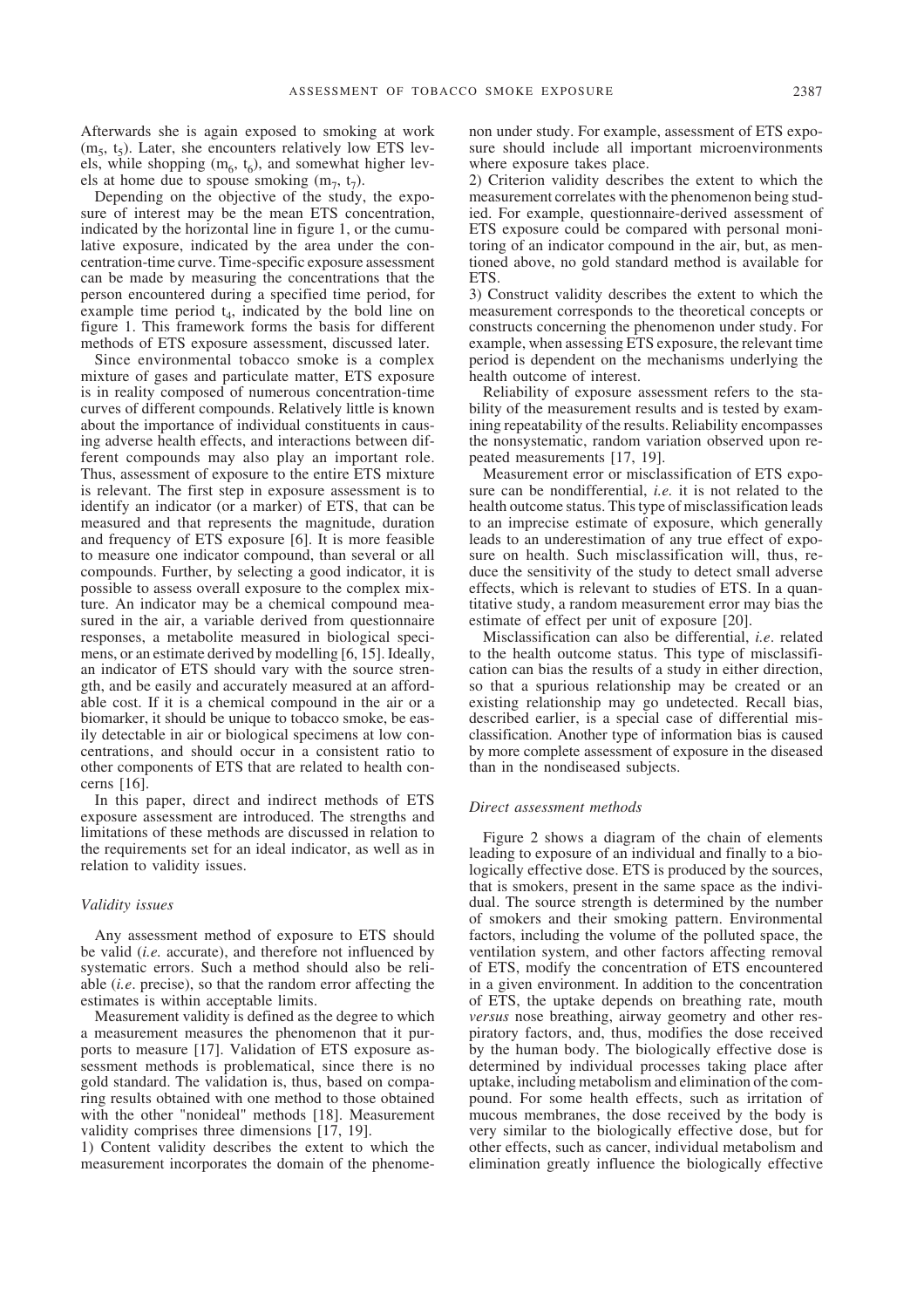

Fig. 2. – The chain of elements that lead to exposure of an individual to environmental tobacco smoke (ETS) and the factors that determine the resulting dose to the human body and the biologically effective dose. Different environmental and intrinsic factors that influence or modify exposure and dose are illustrated.

dose. Figure 2 illustrates exposure in a given microenvironment. The total exposure of an individual is determined by concentrations of ETS and time intervals spent at different microenvironments.

*Personal monitoring*. Personal monitoring of relevant tobacco smoke components can be considered as the most direct method to assess ETS exposure. Personal monitoring measures the contact of an individual with different concentrations of a pollutant in the course of his/her normal activities, using samplers worn for several hours to several days [12]. Personal monitoring usually measures an integrated exposure across a variety of environments occupied by the person over time. Continuously recording instrumentation with data-logging capacity has also been developed [9, 21]. The samplers can be passive, working on the principle of diffusion, or active pumps, collecting and concentrating the air contaminant for further analysis or drawing air through a direct-reading detector [6, 12].

Limitations of personal monitoring methods to assess ETS exposure include the following: 1) they can only be used for relatively short time periods; 2) the time period during which monitoring is carried out may not be representative of an individual's normal activities in the long run; 3) they are presently not available for all components of ETS related to health concern; and 4) they are time-consuming and expensive, and thus, may, not be feasible in studies with large samples.

*Vapour-phase nicotine and respirable suspended particulates*. Vapour-phase nicotine and respirable suspended particulates (RSPs) are the most commonly measured indoor air indicators of ETS, although personal monitoring equipment is available also for some other components of tobacco smoke, such as carbon monoxide, nitrogen oxides and formaldehyde [12, 15]. The advantages of nicotine and RSPs include the availability of validated and easy measurement methods, existing knowledge of their emission rates from tobacco combustion, and knowledge of their relation to other ETS components [6].

Nicotine is emitted in side-stream smoke particle phase and evaporates as it is diluted. It is suitable as an indicator of ETS, since it is specific to tobacco combustion and is emitted in large quantities in ETS [6]. Nicotine can be collected on a glass fibre backup filter treated with sodium bisulphate and analysed by gas

chromatography [22–24]. A disadvantage of vapourphase nicotine as an ETS indicator is its high adsorption rate to indoor surfaces and a tendency to be reemitted even in the absence of active smoking. This property can change its concentration relative to other ETS constituents.

Respirable suspended particles are defined as particles with an aerodynamic diameter of <10 µm. RSP samples can be collected on Fluoropore or Teflon filters

applying cyclone or impactor separators to collect respirable particles, and the RSP sample is then assessed by gravimetric, optical or piezoelectric methods [16, 21, 25, 26]. RSPs contain compounds that are probably responsible for adverse health effects, such as polycyclic aromatic hydrocarbons and tobacco-specific *N*nitrosamines. A disadvantage is that RSPs are not specific for tobacco combustion, and other important indoor and outdoor sources have to be taken into account when using RSPs as an ETS indicator.

*Selected examples of personal monitoring of RSP and nicotine*. SPENGLER *et al*. [27] reported an extensive study using a personal monitoring method in the assessment of ETS-related RSP. In the study, 24 h personal RSP exposures were recorded with the Harvard/EPRI sampling system (Harvard School of Public Health, Boston, MA, USA) in 101 nonsmoking subjects living in two rural Tennessee communities [25, 27]. Exposure measures recorded with personal monitoring were compared with simultaneously collected home indoor and outdoor RSP concentrations. Ambient RSP pollution measurements were consistently smaller than exposures by personal monitoring by, on average, 25 µg·m-3, indicating the strong influence of indoor environment on personal exposures. Correlations between home indoor RSP concentrations and personal RSP exposures were high. ETS at home was a substantial contributor to personal RSP exposure, the average personal RSP exposure being 28 µg·m<sup>-3</sup> higher in subjects exposed to ETS at home, compared to those not exposed at home. Predictive regression models including home ETS exposure explained 16–17% of the variation in personal RSP concentrations. To illustrate the importance of home ETS exposure for personal RSP exposures, figure 3 shows the cumulative frequency distributions of ambient and personal RSP concentrations of the ETS-exposed and non-ETS-exposed groups.

COGHLIN *et al*. [28] compared indices based on questionnaire and seven-day diary of ETS exposure during 1 week with weekly nicotine levels collected with passive personal monitors in 53 nonsmoking volunteers. Based on the personal monitoring measurements, air nicotine concentrations averaged over the week ranged 0.11–11  $\mu$ g·m<sup>-3</sup> with a median of 2.8  $\mu$ g·m<sup>-3</sup> in the first, and  $1.7 \mu$ g·m<sup>-3</sup> in the last phase of the study. Nicotine concentrations in selected social situations, such as in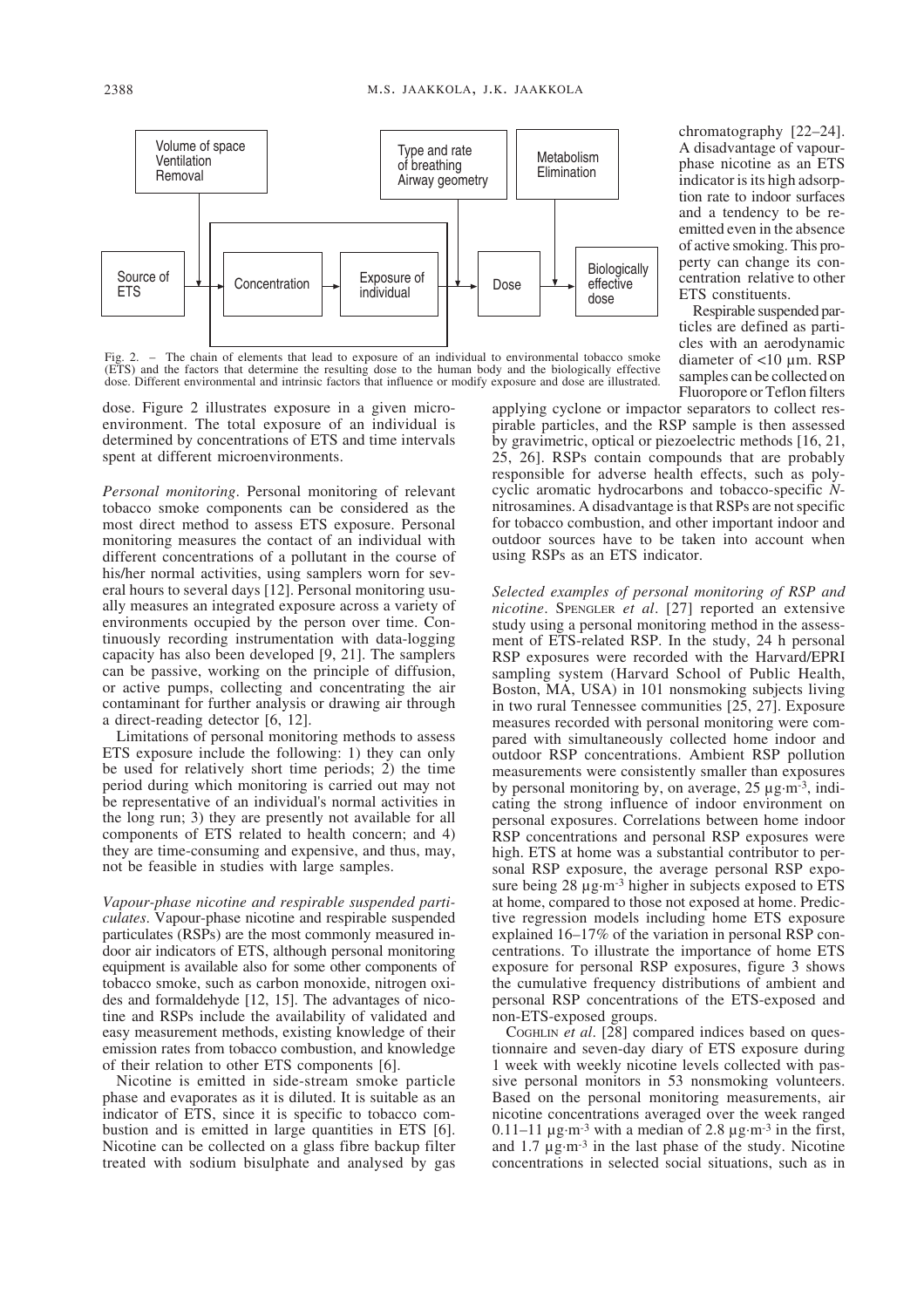

Fig. 3. – Cumulative frequency distributions of central site ambient (a) and personal RSP concentrations of environmental tobacco smoke (ETS)-exposed (---------) and non-ETS-exposed (-------) subjects among 101 nonsmoking adults from two rural Tennessee communities. ETS-exposed subjects lived in households with at least one smoker and non-ETS-exposed subjects lived in nonsmoking households. (Reprinted, with permission, from [27]. ©American Chemical Society, 1985).

bars and restaurants, ranged 6–82 µg·m-3. An index of ETS exposure (hsp index), summing reported exposure in all locations over 7 days and weighted according to the number of hours of exposure (h), the number of smokers present (s) and the proximity of smokers (p), provided the best correlation with nicotine levels obtained by personal monitoring. The correlation coefficient (r) was 0.910 for the questionnaire-based index and 0.948 for the diary-based index. ETS exposure index was further refined by taking into account a measure of ETS intensity in certain situations, and this index predicted closely the nicotine levels obtained by personal monitoring with an  $r^2$  of 0.98 for both the questionnairebased and diary-based indices.

## *Indirect assessment methods*

Indirect assessment methods of ETS exposure refers here to the approach by which information is collected about: 1) concentrations of indoor air tobacco smoke constituents or ETS sources in different microenvironments; and 2) time periods spent by individuals in each microenvironment, and subsequent indirect exposure assessment made by combining the available information either with mathematical formulas or by modelling approaches. On the basis of collected data the following matrix can be formed:

|                | t0       |          | t2       | t٦       | t4       |
|----------------|----------|----------|----------|----------|----------|
| m <sub>1</sub> | $c_{10}$ | $c_{11}$ | $c_{12}$ | $c_{13}$ | $c_{14}$ |
| m <sub>2</sub> | $c_{20}$ | $c_{21}$ | $c_{22}$ | $c_{23}$ | $c_{24}$ |
| m <sub>3</sub> | $c_{30}$ | $C_{31}$ | $c_{32}$ | $C_{33}$ | $c_{34}$ |
| m <sub>4</sub> | $c_{40}$ | $c_{41}$ | $c_{42}$ | $c_{43}$ | $c_{44}$ |

where m<sub>i</sub> refers to a number (i) of different microenvironments, for example, home, workplace, restaurant *etc*. The symbol  $t_i$  refers to a number (j) of time periods spent in each microenvironment, and may refer either to calendar time or a certain age period. The symbol  $c_{ii}$ refers to the concentration of pollutant in each of the microenvironments at each of these times, based either on actual measurements or on estimates derived by modelling. Modelling approaches may include information on the number and strength of ETS sources in each microenvironment and on modifying environmental factors. From this matrix, total cumulative exposure of an individual (Etot) can be estimated by multiplying the pollutant concentration in each microenvironment  $(c_{ii})$  by the time spent in that environment  $(t_{ii})$  and summing the time-weighted concentrations, as indicated by the following formula:

$$
E_{\text{tot}} = \Sigma c_{ij} \times t_{ij}
$$

Time-specific exposure can be estimated in a similar way by focusing on relevant time periods instead of total exposure, for example by calculating cumulative exposure during a specified age period.

*Stationary measurements*. Several components of tobacco smoke have been measured in indoor air as potential indicators of ETS, including nicotine, carbon monoxide, nitrogen dioxide, aromatic hydrocarbons, aldehydes, acrolein, acetone, benzene, toluene, *N*-nitrosamines, and RSP [6]. If concentrations of a specified tobacco smoke component are measured in all microenvironments occupied by an individual and this information is combined with detailed time-activity information to assess total exposure of that individual, the stationary monitoring method approaches direct personal monitoring of exposure. However, more often data is available on mean concentrations of compounds in different types of microenvironments and this information is then combined with individual time-activity data to provide an indirect estimate of the individual's exposure.

Concentrations of ETS constituents vary between indoor locations and over time. Factors that influence or modify indoor concentrations of ETS constituents include: 1) the number of smokers and their smoking pattern; 2) the volume of the space; 3) the ventilation or infiltration rate of the indoor space; 4) the concentration of the contaminant in the ventilation or infiltration air; 5) air mixing in the space; 6) removal of contaminant by surfaces or chemical reactions; 7) re-emission of contaminant by surfaces; and 8) the effectiveness of any air cleaners that may be present [6, 16]. Limitations of stationary measurement methods include: 1) indoor and outdoor sources of contaminants, other than combustion of tobacco, leading to low specificity; 2) difficulties in measuring low concentrations of pollutants, leading to low sensitivity; 3) the fact that only relatively short time periods can be monitored; and 4) high cost of measurements.

*Vapour-phase nicotine and RSP*. Vapour-phase nicotine and RSP are again the most commonly used indicators of the presence and concentration of ETS [6]. At present there are a number of validated and inexpensive active monitoring methods for indoor air nicotine and RSP, and for nicotine there are also passive monitoring methods. The advantages and limitations of using these compounds in the assessment of ETS exposure have already been discussed in the context of personal monitoring.

*Selected studies of indoor air nicotine and RSP*. Chamber studies have demonstrated that indoor air nicotine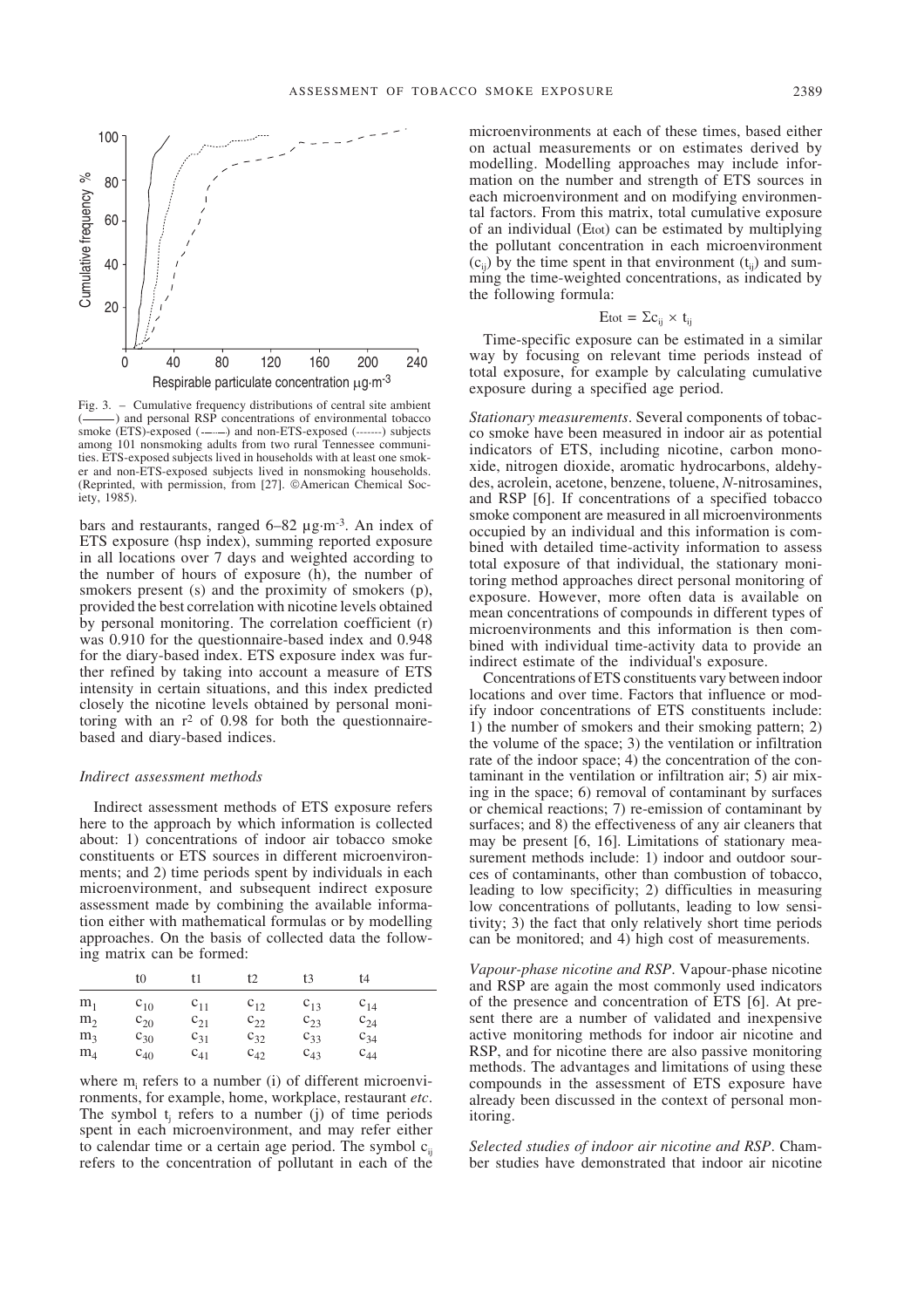and RSP concentrations vary with the ETS source strength, and measurements in field studies have shown that their residential concentrations correlate highly with the reported amount of smoking [29–32]. For example, LEADERER and HAMMOND [30] reported a field study of 96 residences in Onondaga and Suffolk Counties in New York State, USA, where indoor air vapour-phase nicotine and RSP were monitored over a period of 1 week. Weekly nicotine and RSP indoor levels were shown to be related in a linear fashion with the reported number of cigarettes smoked in the house during that period, as shown in figure 4. The ratio of RSP: nicotine was around 11, which was in accordance with other field studies yielding estimates ranging 9–10 [33, 34]. Vapour-phase nicotine was thus judged to be a good predictor for ETS-related RSP. The impact of smoking on indoor RSP levels was pronounced in the study, since residences reporting smoking had RSP levels on average three times those measured in residences that reported no smoking (44 *versus* 15  $μg·m-3$ ).

*Questionnaires and interviews*. Questionnaires and interviews are the most commonly used exposure assessment method in studies of health effects of ETS. Information on ETS sources and time-activity patterns of individuals can be used to assess exposure indirectly, utilizing modelling approaches. There are several advantages in the use of questionnaires, which have contributed to their position as the assessment method of choice. These include the following: 1) questionnaires can provide detailed information on ETS source strength; 2) they can provide exposure information retrospectively, when it is no longer possible to make measurements of air pollutant concentrations or biomarkers; 3) they can provide information on long-term exposure, which is relevant for many health effects; 4) they can provide simultaneous information on time-activity pattern and modifying environmental factors; 5) they can provide information on possible confounders in studies of health effects; 6) they are the least expensive method to obtain information on ETS exposure and are, thus, suitable for studies with large sample sizes. On the other hand, there are also many concerns associated with questionnaire assessment, including: 1) lack of a gold standard with which to validate questionnaires; 2) lack of commonly accepted standardized questionnaires; and 3) the possibility of misclassification of exposure for several reasons [6]. Misclassification may result from the respondents' failure to recall exposure precisely, intentional false reporting of exposure, and biased recall. The first results in nondifferential misclassification of exposure and leads to an underestimation of any true health effect. The other two factors lead to differential misclassification of exposure, which can bias the estimates of health effects either away from or towards the null. In retrospective studies, recall bias could lead to an overestimation of any true effect of ETS or even to the creation of a spurious relation, if diseased subjects are more prone to recall exposure than nondiseased ones. Recall bias has become a more pertinent issue during recent years, since the public awareness of adverse health effects related to ETS has increased. In addition, failure of the questions to elicit relevant information on exposure, and the potential effect of the interviewer's



Fig. 4. – a) One-week vapour phase nicotine concentrations and b) one-week respirable suspended particle (RSP) concentrations mea-sured in the main living area of 96 residences *versus* the number of questionnaire-reported cigarettes smoked during the air sampling period. Numbers 1–9 refer to the number of observations at the same concentrations. Closed circles indicate that cigar or pipe smoking was reported. Data from residences in Onondaga and Suffolk Counties in New York State. T: total number of cigarettes. (Reprinted, with permission, from [30]. ©American Chemical Society, 1991).

knowledge of disease status on interpretation of results or on completeness of exposure assessment may also result in misclassification of exposure.

*Validation of questionnaires*. Different strategies have been used in an attempt to validate questionnaires for ETS exposure assessment, but as mentioned above, there is no gold standard. Personal monitoring and stationary measurements of indoor air contaminants, and measurements of cotinine in body fluids only reflects relatively short-term ETS exposure, which may differ considerably from the subject's usual long-term exposure. In addition, cotinine in body fluids also reflects processes that have taken place in the body after exposure, as will be discussed later. Despite these problems, residential indoor air levels and personal monitoring of nicotine and RSP have shown good agreement with questionnaire-reported intensity of smoking in the environment in several studies [28–30, 32, 35]. In the study by LEADERER and HAMMOND [30], which examined residential indoor air nicotine and RSP levels over a week in relation to questionnaire responses on the amount of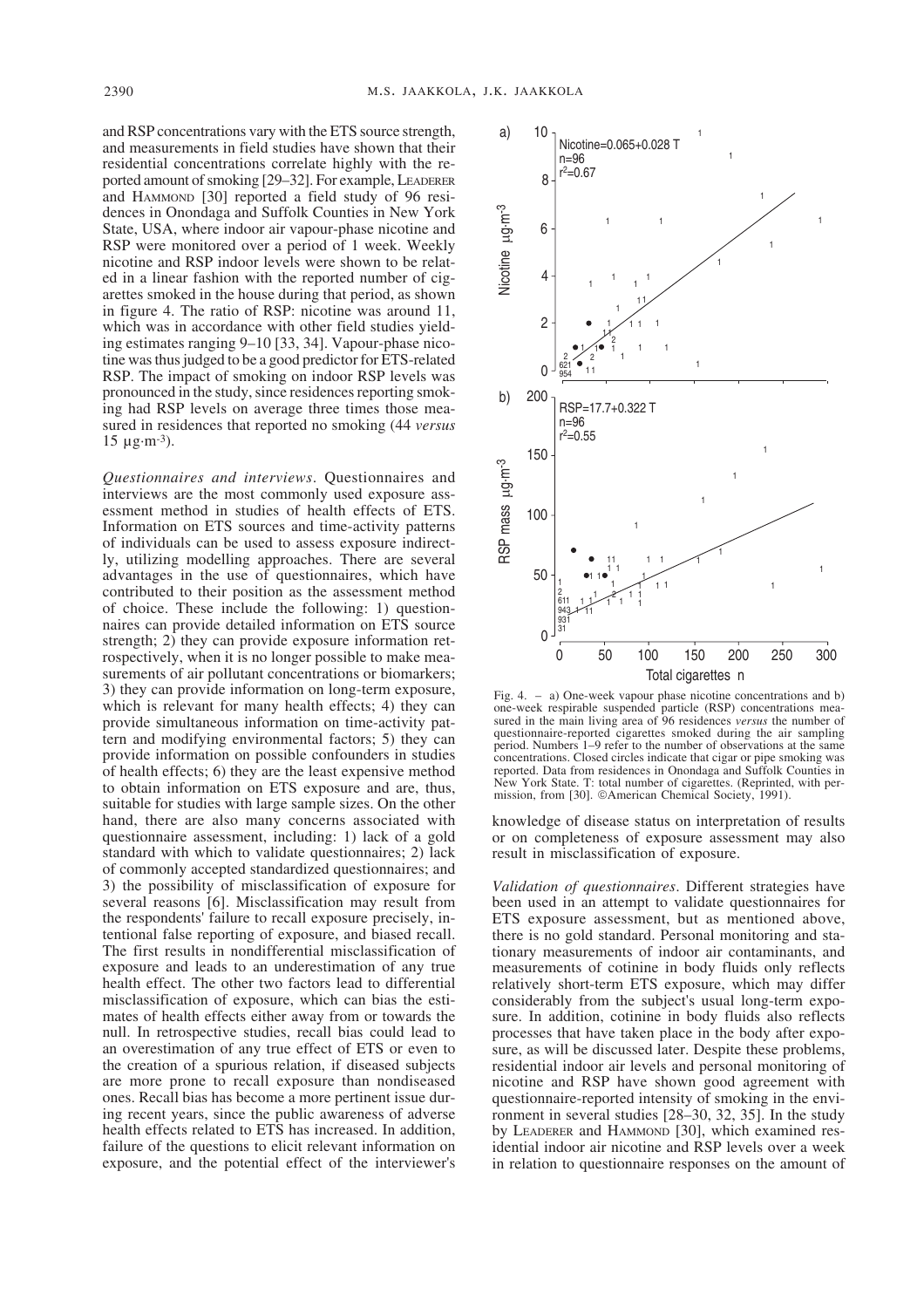smoking, the reported source intensity proved to be the dominating contributor to indoor nicotine and RSP concentrations. Only a very small additional variation in these concentrations was attributable to other factors, such as the house volume and infiltration rate. On the other hand, 28% of the residences reporting household smoking had no detectable levels of indoor nicotine, while nicotine was measured in 13% of the residences reporting no smoking. It should be noted that the location of smoking was not asked, which could increase misclassification, for example if smoking took place only outdoors. EMERSON *et al.* [32] assessed construct validity of ETS exposure assessment, which was based on parental reporting among asthmatic children. They formed a number of *a priori* hypotheses concerning relation between ETS exposure and positive, negative or null effects, and studied how many of these relation were actually found in the data in the expected direction. Approximately 80% of the hypothesized relatio were confirmed by the data.

Questionnaire-derived measures of the amount of ETS exposure have shown only moderate correlations with body fluid cotinine concentrations [3, 7, 36, 37]. In studies among adults, no more than 29% of the variance in cotinine levels could be explained by questionnaire-based multivariate approaches, while among children, parental smoking explained up to 44% of the variance in salivary cotinine concentrations [3, 7, 36–38]. In a recent study by O'CONNOR *et al.* [39], three methods to measure ETS exposure were compared in 415 pregnant women: personal monitoring of air nicotine, urine cotinine, and questionnaire. Women reporting ETS exposure had significantly higher levels of air nicotine exposure compared with women reporting no exposure, whereas urine cotinine did not differ between these groups. Agreement was deemed fair (Kappa=0.29) between self-reported exposure and personal monitoring of air nicotine, but poor between urine cotinine and both selfreport (Kappa=0.08) and air monitoring (Kappa=0.10). In summary, studies seem to indicate that questionnairereported exposure shows better agreement with air pollutant concentration measurements than with cotinine concentrations. Hair nicotine is a relatively new biomarker reflecting exposure over a longer time period, and will be discussed in more detail later. Recently, significant quantitative relationships were shown between questionnaire-reported ETS exposure and hair nicotine concentrations in children and nonsmoking mothers [40]. However, a large variation was detected in hair nicotine concentrations among children with similar maternal and/ or paternal smoking habits. Under-reporting of parental smoking, and differences in building ventilation, exposure times and distance from the source, as well as potential differences in hair nicotine uptake, were suggested as possible explanations for the observed variation.

*Reliability of questionnaire assessment*. Reliability of questionnaire assessment of ETS exposure has been tested in several studies [32, 41, 42]. COULTAS *et al.* [42] studied repeatability of questionnaire responses on lifetime ETS exposure at home on two occasions within 6 months. Adult subjects reliably report smoking by household members during their childhood, with a concordance of >90% for parents. Concordance was 100%

for reports of spouse smoking during adulthood. Also, the number of years during which household members smoked was reported reliably, but assessment of the amount of smoking was less reliable. EMERSON *et al.* [32] explored the reliability of parent-reported ETS exposure of asthmatic children on two occasions 2 months apart among families attending four asthma clinics in San Diego, USA. The children were aged 6–17 yrs. Test-retest reliability assessments were conducted simultaneously for urine cotinine measurements in children and measurements of home indoor air nicotine during a 2 week period. Intraclass correlation coefficient was 0.86 for parent-reported use of tobacco in the home during the past week and 0.76 for parent-reported number of cigarettes to which the child was exposed at home during the past week. The correlation coefficient was also high for air monitoring results of nicotine (0.72), but was low for urine cotinine (0.04). CUMMINGS *et al*. [43] compared subjects' own questionnaire reports of ETS exposure in childhood and adulthood with reports of surrogates, including parents, siblings, spouse, other household members and co-workers. A good agreement was shown between subject and surrogate reports of most ETS exposure measures, including the number of smokers in different exposure environments, the number of years exposed, and an exposure index taking into account the intensity of exposure.

*Selected examples of questionnaires on ETS exposure*. Questionnaires and interviews have been used frequently in studies of health effects of ETS, but the questions often provided qualitative rather than quantitative assessment of ETS exposure, such as "Do you live with a smoker?" or, "Are you exposed to ETS at work?" Such a dichotomous exposure classification leads to imprecise exposure assessment, which may cause underestimation of any true effect and thus reduce the sensitivity of the study. As discussed earlier, assessment of exposure in studies of health effects should include both quantitative assessment and consideration of the timespecificity of exposure. Recently, there have been attempts to develop standardized questionnaires allowing accurate and precise ETS exposure assessment for studies of health effects [37, 44–48].

At the Respiratory Epidemiology Unit of McGill University, we designed Questionnaires on Indoor Air Quality with the aim of providing information for both quantitative and time-specific assessment of ETS exposure [44–47]. The questionnaires included information on ETS source intensity and duration of exposure [37, 44–47]. Questions to assess ETS source intensity focused on the number of smokers in the household of the subject and their smoking rate, and on the usual smoking conditions in the workplace. Questions to assess recent exposure also covered microenvironments other than home and workplace, such as different social settings and vehicles. Information on ETS was requested for different age periods. Quantitative ETS exposure indices for different microenvironments and for different age periods were then calculated based on the collected information [37, 44–47].

In 1989, LEBOWITZ *et al*. [48] reported what was termed a Standard Environmental Inventory Questionnaire, developed for assessment of exposure to residential indoor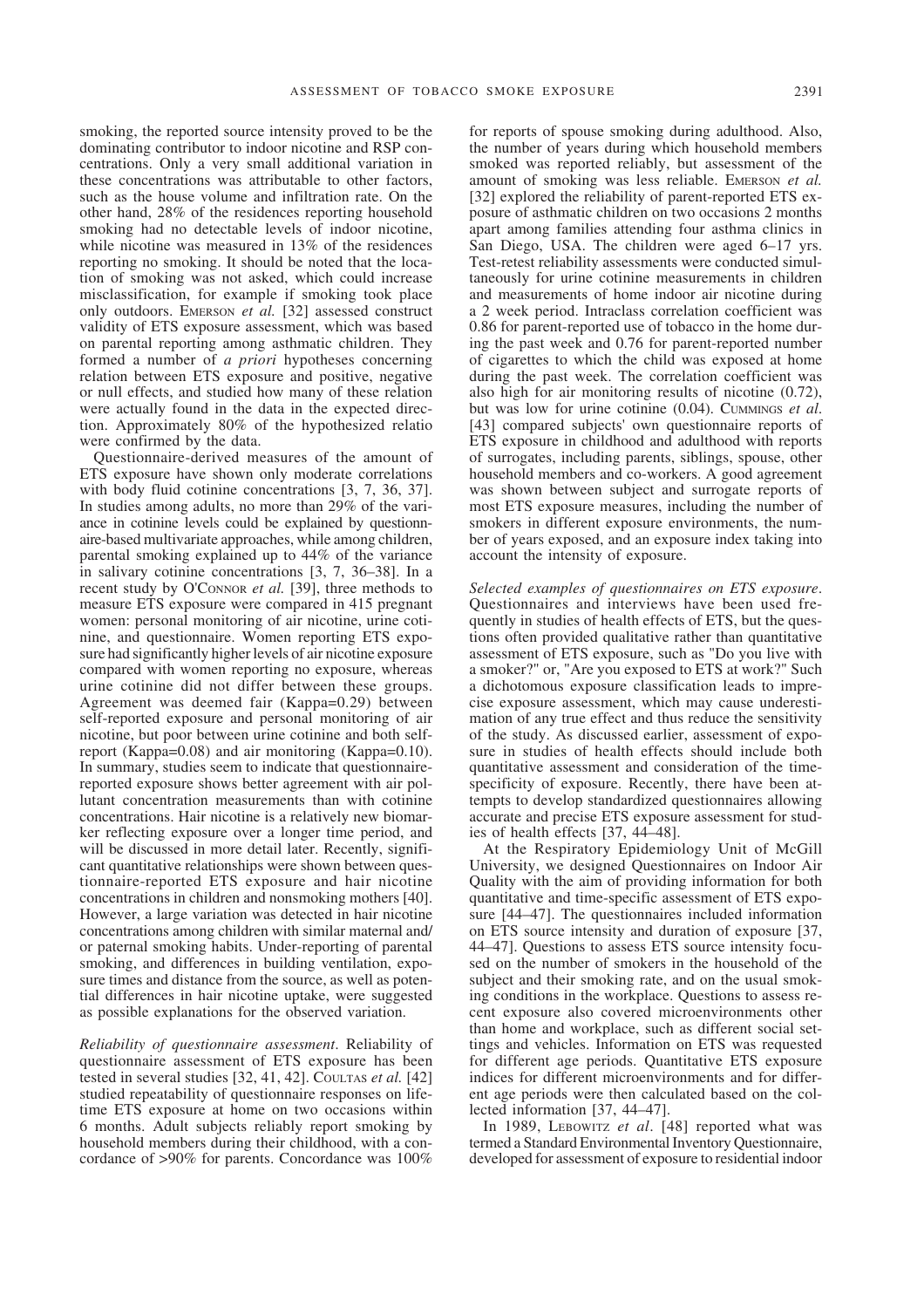air contaminants. The questionnaire included questions on ETS source intensity and on housing factors related to removal mechanisms of pollutants, thus allowing a quantitative exposure assessment. The questionnaire inquired about the number of cigarettes, pipefuls of tobacco and/or cigars smoked in the living quarters during the most recent weekday as well as during the most recent weekend day.

*Time-activity pattern and modifying environmental factors*. Questionnaires, recall interviews, and self-administered diaries have been used to determine time-activity patterns of individuals [9, 13, 49, 50]. These methods can cover fixed or individually chosen time periods and categories of microenvironment [18, 48]. Usually, a 24 h time-activity pattern is recorded, but the problem of the relationship between a 24 h pattern and a normal pattern over time has yet to be solved. Validation of this type of information is difficult. One study used a datalogger carried for 3–5 days to determine the validity of a self-completed recall diary [50]. Good agreement was found for commonly visited locations, *e.g.* bedroom, bathroom and workplace, but poorer agreement was found for locations visited infrequently or for short time periods, *e.g.* cellar and vehicle. In addition, questionnaires can provide information on environmental factors modifying ETS concentrations in different microenvironments, including the volume of the occupied space, the ventilation system, the use of any air cleaners, *etc*. [48]. Modelling approaches combining measured or estimated pollutant concentrations with time-activity patterns of individuals can be developed to provide an indirect assessment of total cumulative or time-specific ETS exposure.

#### *Biomarkers*

A biomarker of exposure to an air pollutant refers to an exogenous substance or its metabolite, or the product of interaction between a xenobiotic agent and some target molecule, that can be measured in a compartment within the human body, such as tissues, cells, fluids or expired air [51]. A detectable biomarker indicates that exposure to an air pollutant has taken place and that intake of a contaminant has occurred. Levels of biomarkers are affected by processes taking place in the body after exposure has occurred, including the uptake, distribution, metabolism, and elimination of the measured compound [6, 12]. Biomarkers can thus be considered as surrogate measures of dose, rather than direct or even indirect measures of exposure. When using biomarkers in the assessment of dosimetry of exposure, it should be kept in mind that the relation between a biomarker and the exposure is complex due to the processes described. Ideally, a biomarker of ETS should: 1) be specific to tobacco combustion; 2) have a long half-life in the body; 3) be related in a quantitative fashion to a prior exposure regimen; 4) be either the agent associated with health effects or be strongly and consistently associated with such an agent; 5) be detectable in trace quantities with high precision; 6) be measurable in samples collected by noninvasive techniques; and 7) be inexpensive to assay [6, 15]. In practice, an ideal biomarker of ETS has been difficult to find.

Several potential biomarkers of ETS have been explored, including carboxyhaemoglobin, thiocyanate, nicotine and cotinine, DNA adducts, and protein adducts. Thiocyanate concentrations in body fluids, carbon monoxide in expired air, and carboxyhaemoglobin are not specific and sensitive enough for ETS, although they have been useful in distinguishing active smoking from nonsmoking [5, 15]. Nicotine and its metabolite cotinine, measured in plasma, urine or saliva, are the most widely used biomarkers of ETS, but there are also several problems related to their use. Hair nicotine content is a new biomarker with some advantages over the previous ones.

*Nicotine and cotinine in body fluids*. The advantages of nicotine and cotinine in body fluids as biomarkers of ETS include their relatively high sensitivity and specificity for tobacco combustion and the availability of accurate measurement methods at low concentrations [6]. However, there are many limitations related to their use, including: 1) a short half-life in the body fluids, so that they represent only very recent ETS exposure, which may be relevant for some, but not all, health outcomes of interest; 2) considerable intersubject variability due to differences in uptake, metabolism and elimination; and 3) the likelihood that they are not active agents in causing adverse health effects [6, 52]. The specificity of these biomarkers for tobacco smoke has recently been questioned, since plant sources other than tobacco have been identified, including plants from the Solanaceae family (*e.g.* tomato and potato), cauliflower and tea [53, 54]. On the other hand, contribution of dietary sources of nicotine to serum cotinine levels is estimated to be small in comparison to ETS exposure [55].

Nicotine has a very short half-life of approximately 2 h in the blood and is metabolized and excreted in the urine [6]. Cotinine is one of the major metabolites of nicotine. It has a somewhat longer half-life, and has largely replaced nicotine measurements in body fluids. Among adult nonsmokers exposed to ETS, the half-life of cotinine ranges 1–2 days (7–40 h), and is somewhat longer among children, ranging 32–82 h, and even up to 160 h in neonates [6, 56, 57]. Cotinine can be measured in plasma, urine and saliva, and the choice of the optimal body fluid is still a controversial question [5, 58]. Cotinine can be quantified with a double antibody radioimmunoassay [56], with an enzyme-linked immunosorbent assay [59] or with gas chromatography [58, 60–62].

*Selected studies of cotinine in the assessment of ETS exposure*. A number of studies have examined cotinine concentrations in plasma, saliva or urine in populationbased samples of smokers, nonsmokers exposed to ETS and nonsmokers not reporting ETS exposure. Distinguishing between active and passive smoking on the basis of cotinine measurements may be difficult, and there are no generally accepted cut-off points. ETZEL [63] reviewed the available studies in 1990, with the aim of evaluating the relationship between saliva cotinine concentration and reported tobacco smoke exposure in both active and passive smokers. Cotinine concentrations were clearly highest in smokers, with an average of 318 ng·mL-1, and higher in nonsmokers exposed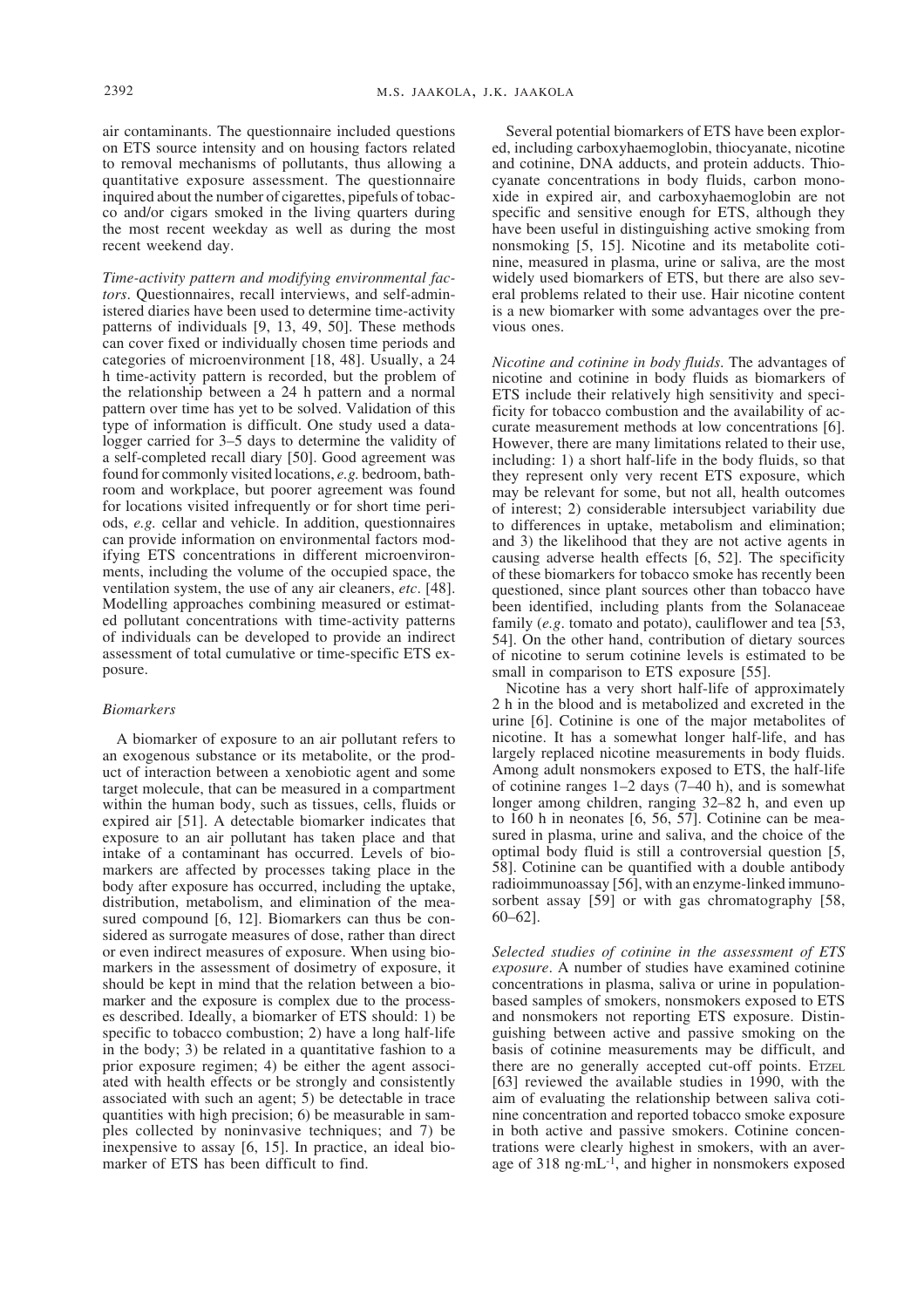to ETS than in unexposed nonsmokers. Based on the available data, a categorization of saliva cotinine concentrations into four groups was suggested: 1) undetectable cotinine is associated with the absence of active or passive smoking; 2) cotinine concentrations <10 ng·mL-1 usually result from exposure to ETS without active smoking; 3) cotinine concentrations ranging  $10-100$ ng·mL-1 usually result from infrequent active smoking or regular active smoking with low nicotine intake, but heavy passive exposure to tobacco smoke can result in levels  $\geq 10$  ng·mL<sup>-1</sup>; and 4) levels  $>100$  ng·mL<sup>-1</sup> are the result of regular active smoking [63]. Detectable cotinine levels have been measured in 80–91% of the samples in different studies, and ETS exposure has been shown to take place at home, in the workplace and in a number of other settings [3, 4, 6, 7]. In addition to plasma, saliva and urine, cotinine has also been detected in cervical fluid of women exposed to ETS [64] and in semen of men reporting ETS exposure [65].

Cotinine measurements have been compared with questionnaire assessment of ETS exposure in many studies. Questionnaire-derived measures of the level of ETS exposure have been only moderately correlated with body fluid cotinine concentrations among adults, but among children the correlations have been somewhat better [3, 7, 24, 31, 36, 37, 66]. On the other hand, although cotinine levels show considerable individual variability within exposure categories, several studies have demonstrated that average cotinine levels increase with the degree of reported ETS exposure [6]. For example, among adult populations the mean urinary cotinine concentrations have been shown to increase with the degree of selfreported exposure [66], and with the number of selfreported exposures to ETS during the previous 4 days, as shown in figure 5 [3]. Among nonsmoking women in a 10-country collaborative study, urinary cotinine/creatinine levels rose with self-reported ETS exposure from no exposure through exposure at work alone and exposure only at home, to exposure both at home and at work [4]. The results of a linear regression analysis indicated that reported duration of ETS exposure and the number of cigarettes to which the subject reported being exposed were strongly related to the urinary cotinine level. Among children, salivary and urinary cotinine levels have been shown to rise with the number of smoking parents in the home [31, 38], and in infants, urinary cotinine levels increased with the number of cigarettes smoked by the mother during the previous 24 h [67]. Among 202 newborns, the cord serum level of cotinine was significantly linearly related to the average daily number of cigarettes smoked by the mother during pregnancy [68]. The cotinine levels measured in nonsmokers exposed to ETS have ranged from less than 1% to about 8% of the levels measured in active smokers [5, 69]. However, proportionality should not be assumed between the ratio of cotinine levels in passive and active smokers and the relative doses of other constituents of tobacco smoke.

*Hair nicotine*. Hair nicotine content is a relatively new biomarker of ETS. Human hair has been shown to have a high affinity for airborne nicotine. It is recommended to take the proximal 2 cm of hair behind the ears as the specimen, and the nicotine concentration of this rep-



Fig. 5. – Mean urinary cotinine levels among 663 adult nonsmokers from Buffalo, New York, as a function of the number of selfreported exposures to ETS during the preceding 4 days. (Reprinted, with permission, from [3]).

resents exposure during the previous 1–2 months [70]. Hair nicotine concentration is determined by gas chromatography after a basic diethyl ether extraction procedure. Chamber studies have revealed a linear relation between the hair uptake rates of nicotine and the duration of exposure to airborne nicotine initially, but the uptake rate decreases after 4–6 weeks of exposure [71]. Adsorption of nicotine from the surrounding air seems to be the dominating contributor to the overall nicotine content found in the hair, although systemic nicotine probably contributes. Hair nicotine content has been shown to discriminate smokers from ETS-exposed nonsmokers and even between different levels of selfreported ETS exposure [40, 70].

Recently, a quantitative relation was reported between ETS exposure and the hair nicotine concentration in children and their mothers [40]. Children's hair nicotine levels were linearly related to the daily number of cigarettes smoked at home by the mother (increase of 0. 8 µg·g-1·cigarette-1; 95% confidence interval (95% CI)  $(0.43-1.18)$  and by the father  $(1.3 \mu g \cdot g^{-1} \cdot$ cigarette<sup>-1</sup>; 95% CI 0.81–1.73). The hair nicotine levels of nonsmoking mothers were linearly related to the daily number of cigarettes smoked by the father at home  $(0.4 \mu g \cdot g^{-1} \cdot c)$ arette-1; 95% CI -0.06–0.90). The hair nicotine levels in mothers were also linearly related to personal smoking, and the hair nicotine concentrations of the children of smoking mothers were approximately 25% of the concentrations measured in the mothers themselves. Figure 6 shows the mean and median hair nicotine concentrations in mothers and their children at different maternal daily smoking rates.

*4-aminobiphenyl adduct of haemoglobin*. The 4-aminobiphenyl adduct of haemoglobin (4-ABP adduct) is one of the protein adducts used as a biomarker of ETS. It is determined by gas chromatography-mass spectrometry [72]. Its advantages are: 1) a relatively long halflife in the body of approximately 120 days; 2) its high specificity for tobacco smoke; and 3) its likelihood to have direct adverse effect on health, since it is a known human carcinogen. In a study of 15 smoking and 40 nonsmoking pregnant women, the mean 4-ABP adduct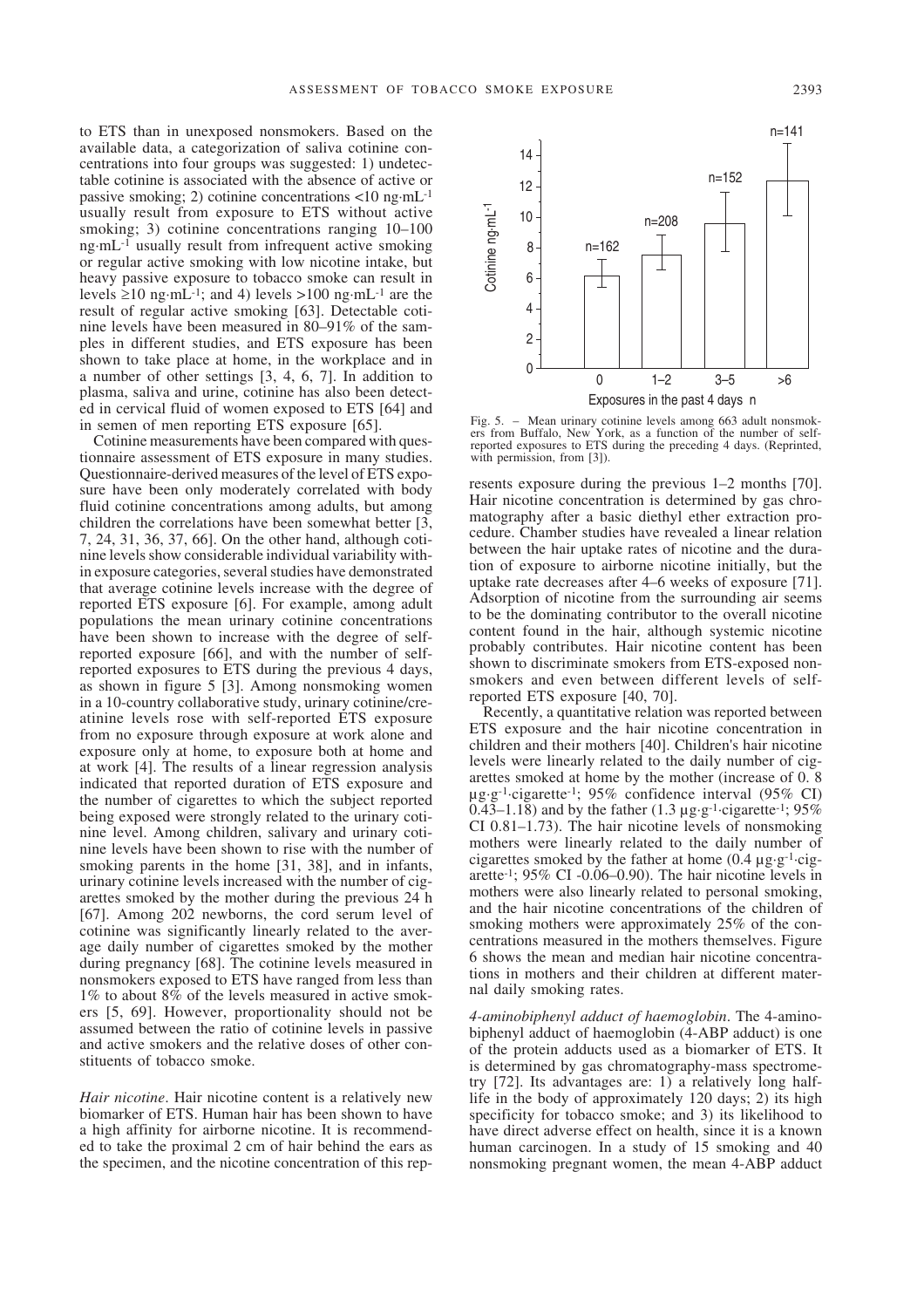level was significantly higher in smokers compared with nonsmokers. Among nonsmokers, the 4-ABP adduct level increased significantly with increasing exposure to ETS measured with personal monitoring of air nicotine [72]. Nonsmokers exposed to ETS appear to have 10–20% of the 4-ABP adduct levels measured in active smokers [6, 72]. When comparing these results with the cotinine levels in passive smokers (approximately 1–8% of the concentrations in active smokers) it should be kept in mind that 4-aminobiphenyl is enriched in the sidestream smoke relative to mainstream smoke. About 31 times as much 4-ABP is emitted in sidestream smoke as in mainstream smoke (table 2), whereas only twice as much nicotine is emitted in sidestream smoke. Thus, it is necessary to be cautious in assessing exposure to ETS on the basis of biomarkers.

## **Health effects of ETS**

A considerable amount of evidence relating ETS exposure to adverse health effects has accumulated since the 1970s [2, 5, 6, 73–79]. Some health effects are fairly well established, whereas many suggested effects require further investigation. Several of the criteria classically used to assess causality of observed relation are closely linked to the quality of exposure assessment, for example, the temporal relationship between exposure and the health outcome, the strength of the observed association and the evidence of an exposure-response gradient. Valid and precise assessment of ETS exposure is, thus, an essential part of studies of health effects.

As discussed in detail in the context of general aspects of exposure assessment, time-specificity of exposure is a complex issue, since several dimensions of time have to be taken into account. Firstly, health effects can be divided into acute and long-term effects, requiring different time periods from exposure to the manifestation of the outcome. Potential health effects of ETS may include acute transient sensory and irritant effects, short-term physiological reactions or severe long-term diseases. Secondly, different health outcomes are relat-



Fig. 6. – Hair nicotine concentrations in mothers  $(\Box)$  and their children ( $\Box$ ) as a function of the maternal daily smoking rate, among 93 Norwegian families. The mean concentration is the higher bar, the median is the lower bar, and the 25th–75th percentile range is indicated around the median. (Reprinted, with permission, from  $[40]$ ).

ed to different time-profiles of exposure, ranging from transient peak values to cumulative lifetime exposure. Thirdly, different age periods are associated with different degrees of susceptibility to adverse effects.

Table 3 summarizes the current knowledge of health effects of ETS in children and adults. These effects are divided into acute (or short-term) and long-term effects, although for several outcomes the mechanisms underlying the effects are not well understood and their classification is, thus, based on an educated guess. The effects are further divided into established effects and those for which there is strong, limited or controversial evidence. This classification was decided upon by the authors on the basis of judgement in previous reviews [2, 5, 6, 45, 75–79]. For some health outcomes, relevant evidence has been reported recently and, in these cases, more recent references have been included [46, 47, 80–82].

# **Selection of the best approach to assess exposure to ETS**

A number of factors influence the selection of the best approach to assess exposure to ETS in a particular study. These include: the aim of the study; the health outcome of interest; the time-specificity of exposure; the resources available for the study; the size of the study population; and the motivation of the subjects to participate. The type of exposure assessment needed for public health studies aiming at description of distributions of exposure in populations over time, differs from that required for health effect studies focusing on specific relations between ETS exposure and different health

Table 3. – Health effects of environmental tobacco smoke

#### **Acute or short-term**

Established

Irritation of the eyes, nose, throat and lower respiratory tract [2, 6, 76]

Exacerbation of asthma [2, 6]

Increased lower respiratory infections in children [2, 6, 76] Strong evidence

Increased upper respiratory tract infections in children [2, 6, 76]

Increased risk of angina in coronary heart disease patients [77, 78]

Limited or controversial evidence

Acute reduction in lung function in adults [2]

Increased risk of episodes of phlegm in adults [80]

**Long-term** Established

Increased chronic respiratory symptoms in children [2, 6] Increased lung cancer risk in nonsmoking adults [2, 6, 75, 76]

Reduced birth weight (mother's personal smoking) [79] Strong evidence

Reduced lung growth in children [2, 6, 45]

Increased risk for new asthma in children [6, 81]

Increased otitis media and middle ear effusion in children [2, 6]

Increased respiratory symptoms in adults [6, 47, 82] Increased risk for cardiovascular disease [77, 78]

Limited or controversial evidence

Increased risk for sudden infant death [6] Prematurity [2]

Long-term reduction in lung function in adults [6, 45, 46] Increased risk for nonrespiratory cancers and childhood leukemia [2, 5]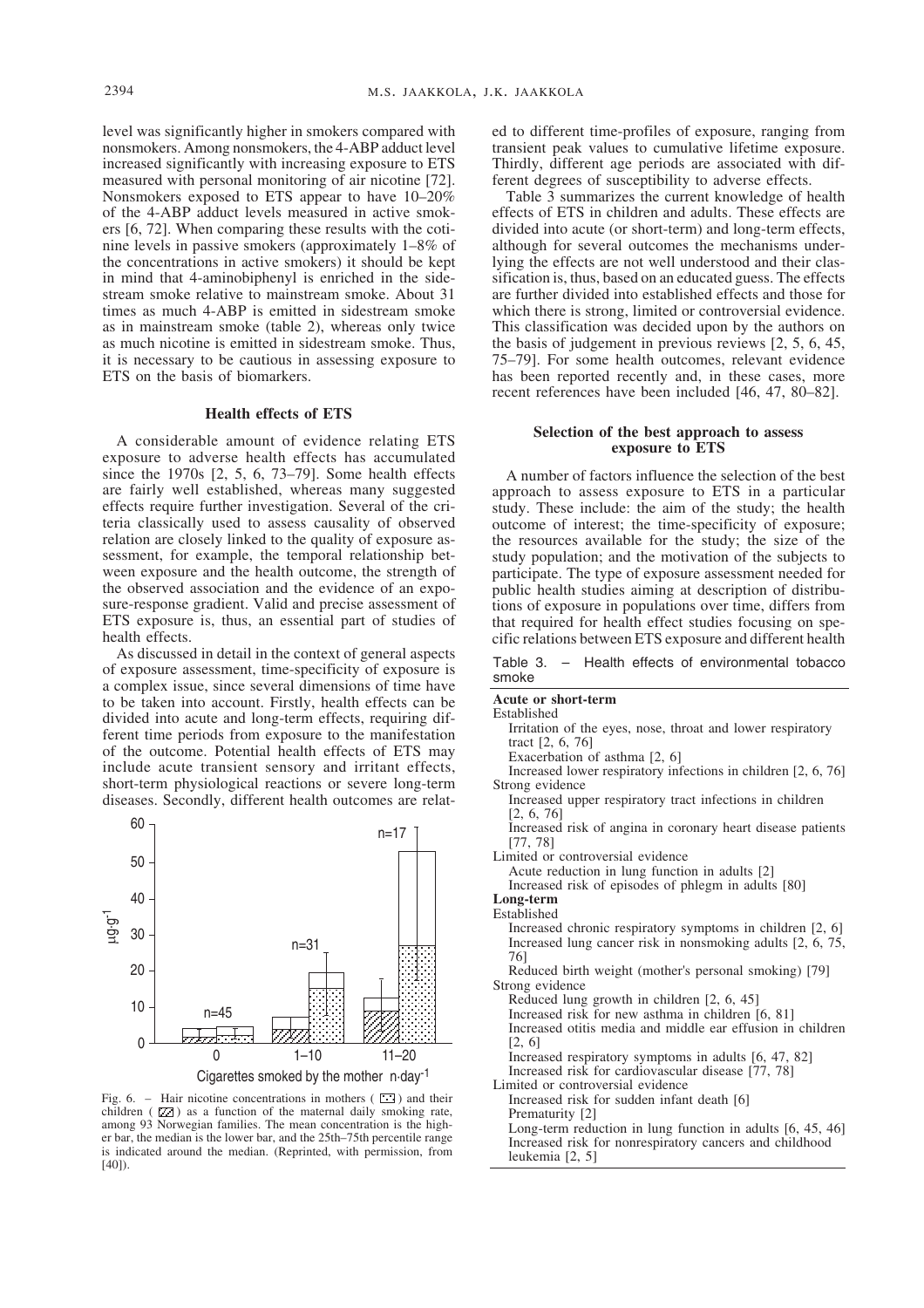outcomes. Exposure assessment needs for health effect studies also differ depending on whether the aim is qualitative testing for an association between exposure and a health outcome, or quantitative estimation of effects of given exposure levels. Large study samples with less precise exposure estimates are usually preferable for qualitative studies, whereas accuracy and precision of exposure estimates are more relevant in quantitative studies [20].

Personal monitoring of relevant tobacco smoke constituents gives good information on cumulative exposure over relatively short periods. It is the best approach for assessment of personal exposures in studies of shortterm health effects with small study samples, especially if quantitative assessment of exposure-response relation is desired. Stationary monitoring of pollutant concentrations characterizes reasonably well exposure levels in different microenvironments over time, and is suitable for overall monitoring of the presence and amount of ETS in different indoor environments. Such an approach is often suitable for the purposes of risk assessment, development of preventive strategies, and follow-up of effectiveness of risk management measures. When combined with time-activity data, stationary monitoring can also be used to assess an individual's exposure in studies of relatively short-term health effects.

For studies of health outcomes with a long latency

Table 4. – Guide to the selection of the best approach for assessing exposure to environmental tobacco smoke (ETS)

#### **Personal monitoring of tobacco smoke components (nicotine or RSP)**

The best method to assess an individual's cumulative ETS exposure in studies of short-term health effects with small study samples

Especially suitable if quantitative assessment of exposureresponse relations is desired

#### **Stationary measurements of indoor air tobacco smoke constituents**

Suitable for overall monitoring of the presence and amount of ETS in different microenvironments over time

Suitable for the purposes of risk assessment, development of preventive strategies, and follow-up of risk management measures

When combined with individual time-activity information, can be used to assess an individual's exposure in studies of relatively short-term health effects

# **Questionnaires and interviews**

Suitable for studies of health outcomes with a long latency period and for studies of rare diseases requiring large study populations

Standardized questionnaires allow comparisons with other studies

#### **Biomarkers**

Cotinine measurements in body fluids are suitable for assessment of cumulative doses over short exposure periods in studies of acute health effects

Hair nicotine concentration can be used to assess an individual's cumulative exposure over 1–2 months

#### **A combination of different assessment methods**

Often the best approach if enough resources available, for example a nested study design

Questionnaires used to assess ETS exposure in a large study population

More precise exposure information obtained with other methods, *e.g.* personal monitoring or hair nicotine, in a subsample of the population

RSP: respirable suspended particles.

period and for studies of rare diseases requiring large study populations, the only feasible method of ETS exposure assessment is questionnaire-derived information. Use of standardized questionnaires allows comparison with other studies, but it is always important to take into account also the specific needs of the study. Cotinine measurements in body fluids are suitable for assessment of cumulative doses over short exposure periods, and can be used in studies of acute health effects. Hair nicotine is a new biomarker for use in assessing exposure over longer time periods.

A combination of different assessment methods is often the best choice, if the resources are available. According to a nested exposure assessment strategy, questionnaires are used to acquire an indicator of exposure on a large study population, while simultaneously obtaining more precise exposure information with other methods, such as personal monitoring or hair nicotine, in a subsample of the population [12, 15]. Methods for correcting misclassification of questionnaire-based exposure assessment, utilizing a substudy with more valid and precise exposure estimates, have been developed [20].

In this paper, emphasis has been placed on the complexity of assessing the relevant aspects of exposure to ETS in any given study, and different available assessment methods have been discussed with reference to these issues. Table 4 summarizes the guidelines for selection of the best approach to assess ETS exposure.

*Acknowledgement*: The authors would like to thank M.R. Becklake for her valuable comments on the manuscript.

#### **References**

- 1. Friedman GD, Petitti DB, Bawol RD. Prevalence and correlates of passive smoking. *Am J Public Health* 1983; 73: 401–405.
- 2. Spitzer WO, Lawrence V, Dales R, *et al.* Links between passive smoking and disease: a best-evidence synthesis. A report of the Working Group on Passive Smoking. *Clin Invest Med* 1990; 13: 17–42.
- 3. Cummings KM, Markello SJ, Mahoney M, Bhargava AK, McElroy PD, Marshall JR. Measurement of current exposure to environmental tobacco smoke. *Arch Environ Health* 1990; 45: 74–79.
- 4. Riboli E, Preston-Martin S, Saracci R, *et al.* Exposure of nonsmoking women to environmental tobacco smoke: a 10-country collaborative study. *Cancer Causes Control* 1990; 1: 243–252.
- 5. Samet JM, Cain WS, Leaderer BP. Environmental tobacco smoke. *In*: Samet JM, Spengler JD, eds. Indoor Air Pollution: A Health Perspective. Baltimore, The Johns Hopkins University Press, 1991; pp. 131–169.
- 6. US Environmental Protection Agency. Respiratory health effects of passive smoking: lung cancer and other disorders. Washington DC, US Environmental Protection Agency, Office of Health and Environmental Assessment, Office of Research and Development. 1992; EPA/600/6- 90/006F.
- 7. Emmons KM, Abrams DB, Marshall R, *et al.* An evaluation of the relationship between self-report and biochemical measures of environmental tobacco smoke exposure. *Prev Med* 1994; 23: 35–39.
- 8. Nafstad P, Botten G, Hagen JA, *et al.* Comparison of three methods for estimating environmental tobacco smoke exposure among children aged between 12 and 36 months. *Int J Epidemiol* 1995; 24: 88–94.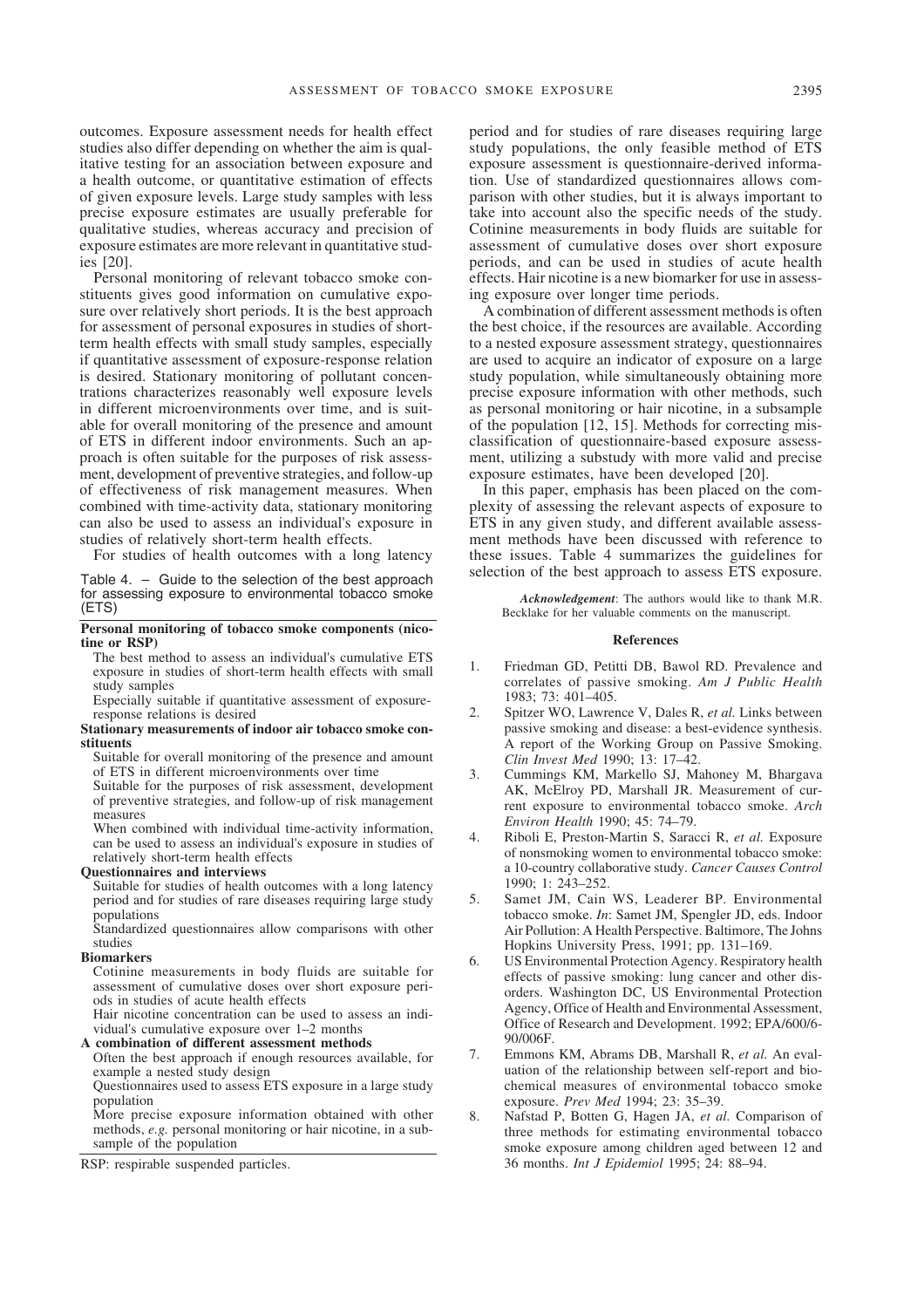- 9. Ryan PB, Lambert WE. Personal exposure to indoor air pollution. *In*: Samet JM, Spengler JD, eds. Indoor Air Pollution: A Health Perspective. Baltimore, The Johns Hopkins University Press, 1991; pp. 109–127.
- 10. Ott WR. Total human exposure. *Environ Sci Technol* 1985; 19: 880–886.
- 11. Ott WR. Human exposure assessment: the birth of a new science. *J Exp Anal Environ Epidemiol* 1995; 5: 449–472.
- 12. National Research Council, Committee on Advantages in Assessing Human Exposure to Airborne Pollutants. Human exposure assessment to airborne pollutants: advantages and opportunities. Washington DC, National Academy Press, 1991.
- 13. Lebowitz MD. Exposure assessment needs in studies of acute health effects. *Sci Total Environ* 1995; 168: 109–117.
- 14. US Department of Health and Human Services. The health consequences of smoking: chronic obstructive pulmonary disease. A report of the Surgeon General. Washington DC, US Department of Health and Human Services, Public Health Service, Office of the Assistant Secretary for Health, Office of Smoking and Health, 1984; DHHS Publication No. 84-50205.
- 15. Leaderer BP, Lioy PJ, Spengler JD. Assessing exposures to inhaled complex mixtures. *Environ Health Perspect* 1993; 101 (Suppl. 4): 167–177.
- 16. Leaderer B. Assessing exposure to environmental tobacco smoke. *Risk Anal* 1990; 10(1): 19–26.
- 17. Last JM. A Dictionary of Epidemiology. New York, Oxford University Press, 1983.
- 18. Seifert B. Validity criteria for exposure assessment methods. *Sci Total Environ* 1995; 168: 101–107.
- 19. Schulte P, Mazzuckelli LF. Validation of biological markers for quantitative risk assessment. *Environ Health Perspect* 1991; 90: 239–246.
- 20. Armstrong B. Study design for exposure assessment in epidemiological studies. *Sci Total Environ* 1995; 168: 187–194.
- 21. Wallace LA, Ott WR. Personal monitors: a state-of-theart survey. *J Air Poll Control Ass* 1982; 32: 601–610.
- 22. Hammond SK, Leaderer BP. A diffusion monitor to measure exposure to passive smoking. *Environ Sci Technol* 1987; 21: 494–497.
- 23. Hammond SK, Leaderer BP, Roche AC, Schenker M. Collection and analysis of nicotine as a marker for environmental tobacco smoke. *Atmos Environ* 1987; 21: 457–462.
- 24. Henderson FW, Reid HF, Morris R, *et al.* Home air nicotine levels and urinary cotinine excretion in preschool children. *Am Rev Respir Dis* 1989; 140: 197–201.
- 25. Turner WA, Spengler JD, Dockery DW, Colome SD. Design and performance of a reliable personal monitoring system for respirable particulates. *J Air Poll Control Ass* 1979; 29: 747–749.
- 26. McCarthy JF, Bearg DW, Spengler JD. Assessment of indoor air quality. *In*: Samet JM, Spengler JD, eds. Indoor Air Pollution: A Health Perspective. Baltimore, The Johns Hopkins University Press, 1991; pp. 82–108.
- 27. Spengler JD, Treitman RD, Tosteson TD, Mage DT, Soczek ML. Personal exposures to respirable particulates and implications for air pollution epidemiology. *Environ Sci Technol* 1985; 19: 700–707.
- 28. Coghlin J, Hammond SK, Gann PH. Development of epidemiologic tools for measuring environmental tobacco smoke exposure. *Am J Epidemiol* 1989; 130: 696–704.
- 29. Spengler JD, Dockery DW, Turner WA, Wolfson JM, Ferris BG. Long-term measurements of respirable sulfates and particles inside and outside homes. *Atmos Environ* 1981; 15: 23–30.
- 30. Leaderer BP, Hammond SK. Evaluation of vapourphase nicotine and respirable suspended particle mass as markers for environmental tobacco smoke. *Environ Sci Technol* 1991; 25: 770–777.
- 31. Marbury MC, Hammond SK, Haley NJ. Measuring exposure to environmental tobacco smoke in studies of acute health effects. *Am J Epidemiol* 1993; 137: 1089–1097.
- 32. Emerson JA, Hovell MF, Meltzer SB, *et al.* The accuracy of environmental tobacco smoke exposure measures among asthmatic children. *J Clin Epidemiol* 1995;  $48: 1251 - 1259$
- 33. Muramatsu M, Umemura S, Okada T, Tomia H. Estimation of personal exposure to tobacco smoke with a newly developed nicotine personal monitor. *Environ Res* 1984; 35: 218–227.
- Miesner EA, Rudnick SN, Hu F, et al. Particle and nicotine sampling in public facilities and offices. *J Air Poll Control Ass* 1989; 39: 1577–1582.
- 35. Thompson CV, Jenkins RA, Higgins CE. A thermal desorption method for the determination of nicotine in indoor environments. *Environ Sci Technol* 1989; 23: 429–435.
- 36. Coultas DB, Samet JM, McCarthy JF, Spengler JD. Variability of measures of exposure to environmental tobacco smoke in the home. *Am Rev Respir Dis* 1990; 142: 602–606.
- 37. Delfino RJ, Ernst P, Jaakkola MS, Solomon S, Becklake MR. Questionnaire assessments of recent exposure to environmental tobacco smoke in relation to salivary cotinine. *Eur Respir J* 1993; 6: 1104–1108.
- 38. Jarvis MJ, Russel MAH, Feyerabend C, *et al.* Passive exposure to tobacco smoke: saliva cotinine concentrations in a representative population sample of nonsmoking schoolchildren. *Br Med J* 1985; 291: 927–929.
- 39. O'Connor TZ, Holford TR, Leaderer BP, Hammond SK, Bracken MB. Measurement of exposure to environmental tobacco smoke in pregnant women. *Am J Epidemiol* 1995; 142: 1315–1321.
- 40. Nafstad P, Jaakkola JJK, Hagen JA, Zahlsen K, Magnus P. Hair nicotine concentrations in mothers and children in relation to parental smoking. *J Exp Anal Environ Epidemiol* 1997; 7: 235–239.
- 41. Pron GE, Burch JD, Howe GR, Miller AB. The reliability of passive smoking histories reported in a casecontrol study of lung cancer. A*m J Epidemiol* 1988; 127: 267–273.
- 42. Coultas DB, Peake GT, Samet JM. Questionnaire assessment of lifetime and recent exposure to environmental tobacco smoke. *Am J Epidemiol* 1989; 130: 338–347.
- 43. Cummings KM, Markello SJ, Mahoney MC, Marshall JR. Measurement of lifetime exposure to passive smoke. *Am J Epidemiol* 1989; 130: 122–132.
- 44. Masi MA, Hanley JA, Ernst P, Becklake MR. Environmental tobacco smoke and lung function in young adults. *Am Rev Respir Dis* 1988; 138: 296–299.
- 45. Jaakkola MS. The role of active and passive smoking in the evolution of ventilatory lung function and respiratory symptoms during young adulthood. An eight-year cohort study. Academic Dissertation. Helsinki, Helsinki University Printing House, 1994; pp. 1–234.
- 46. Jaakkola MS, Jaakkola JJK, Becklake MR, Ernst P. Passive smoking and evolution of lung function in young adults. An eight-year longitudinal study. *J Clin Epidemiol* 1995; 48: 317–327.
- 47. Jaakkola MS, Jaakkola JJK, Becklake MR, Ernst P. Effect of passive smoking on the development of respiratory symptoms in young adults. An eight-year longitudinal study. *J Clin Epidemiol* 1996; 49: 581–586.
- 48. Lebowitz MD, Quackenboss JJ, Soczek ML, Kollander